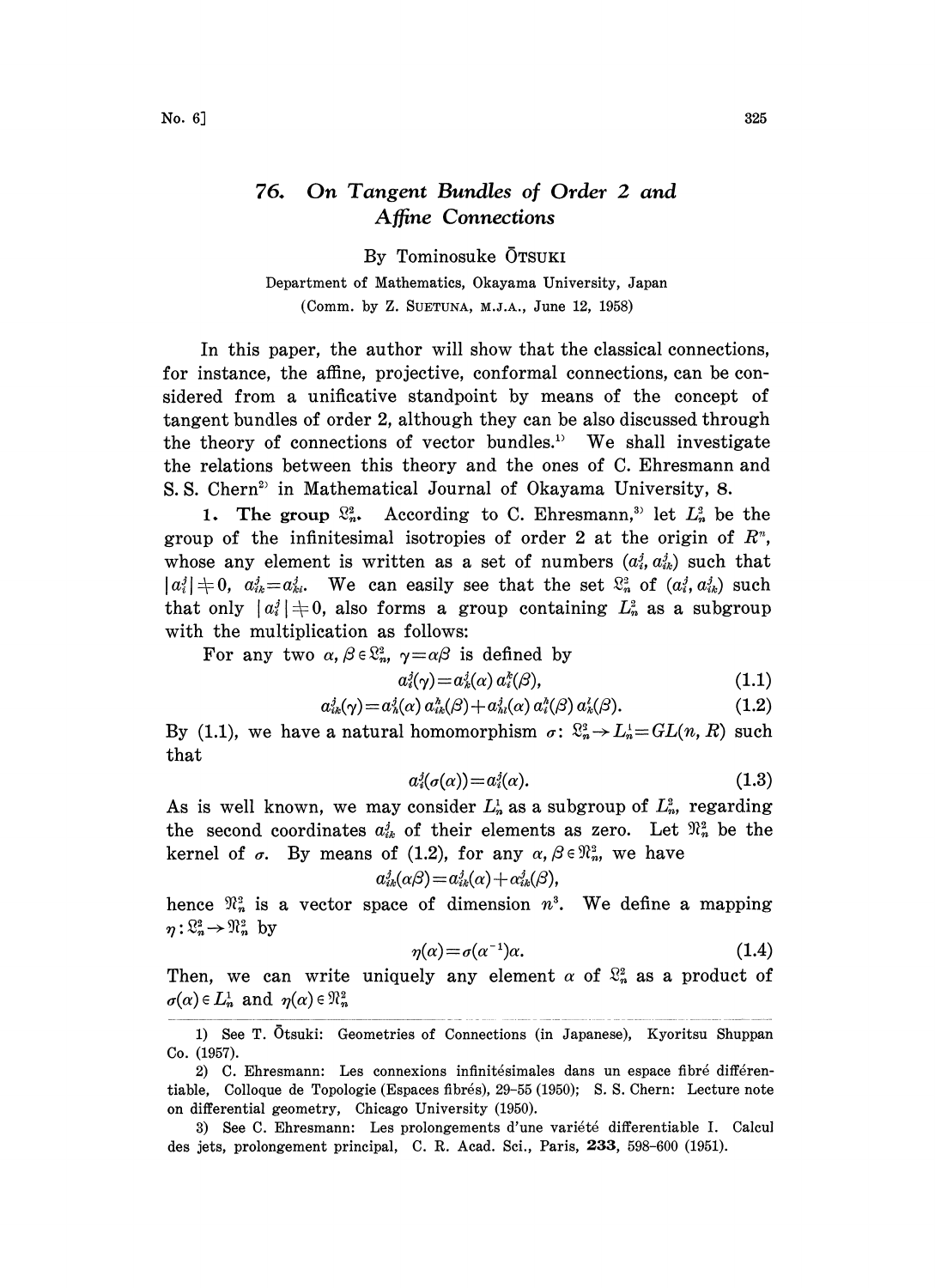$326$  T.  $\bar{O}_{TSUKI}$  [Vol. 34,

$$
\alpha = \sigma(\alpha)\eta(\alpha). \tag{1.5}
$$

We get easily from the above formulas the following lemmas. **Lemma 1.** For any  $\alpha \in \mathbb{S}_n^2$ ,  $\beta \in \mathbb{R}_n^2$ , we have

$$
a_{ik}^j(\alpha^{-1}\beta\alpha) = a_m^j(\alpha^{-1}) a_{ik}^m(\beta) a_i^h(\alpha) a_k^l(\alpha).
$$
 (1.6)

**Lemma 2.** For any  $\alpha, \alpha_1 \in \mathbb{S}_n^2$ , we have

$$
a_{ik}^j(\eta(\alpha)) = a_k^j(\alpha^{-1}) a_{ik}^h(\alpha), \qquad (1.7)
$$

$$
a_{ik}^j(\eta(\alpha\alpha_1)) = a_{ik}^j(\alpha_1^{-1}\eta(\alpha)\alpha_1) + a_{ik}^j(\eta(\alpha_1)).
$$
\n(1.8)

2. The tangent space and associated principal bundle of order 2. For any differentiable manifold  $\tilde{x}$  of dimension n, we shall define the tangent space  $\mathfrak{T}^2(\mathfrak{X})$  of order 2 which will contain the tangent space  $T(\mathfrak{X})$  in the ordinary sense. Let  $(u^i)$ ,  $i=1,\dots, n$ , be a system of local coordinates of  $\mathfrak X$  defined on an open neighborhood U. With the coordinate neighborhood  $(U, u^i)$ , we associate  $n+n^2$  fields of vectors  $X_i, X_{ik}$  defined on U. Let  $Y_i, Y_{ik}$  be the vector fields associated with another coordinate neighborhood  $(V, v^i)$ . If  $U \cap V \neq 0$ , we assume that they are related mutually as

$$
X_i = \frac{\partial v^j}{\partial u^i} Y_j, \tag{2.1}
$$

$$
X_{ik} = \frac{\partial^2 v^j}{\partial u^k \partial u^i} Y_j + \frac{\partial v^j}{\partial u^i} \frac{\partial v^h}{\partial u^k} Y_{jh}.
$$
 (2.2)

 $+\frac{\partial v}{\partial u^i} \frac{\partial v}{\partial u^k} Y_{jh}.$  (2.2)<br>any point x of  $\tilde{x}$ , these vectors<br> $u+n^2$  independent of local coordi-These formulas easily show that, at any point x of  $\tilde{x}$ , these vectors define a vector space of dimension  $n + n^2$  independent of local coordinates. We call it the tangent space of order 2 of  $\mathfrak X$  at the point x and denote it by  $\mathfrak{T}^2_{x}(\mathfrak{X})$ . This is, in fact, wider than the one  $T_x^2(\mathfrak{X})^4$ of C. Ehresmann which may be obtained by putting  $X_{ik} = X_{ki}$ . The union

$$
\mathfrak{T}^2(\mathfrak{X}) = \bigcup_{x \in \mathfrak{X}} \mathfrak{T}^2_x(\mathfrak{X})
$$

may be considered naturally as the total space of a vector bundle  $\{\mathfrak{T}^2(\mathfrak{X}), \mathfrak{X}, \bar{\tau}\}\$  with the natural projection  $\bar{\tau}$ , whose structure group is  $\mathbb{S}_n^2$ . For brevity, we denote also the vector bundle by the same notation  $\mathfrak{T}^2(\mathfrak{X})$ .

Let  $\{\mathfrak{B}^2(\mathfrak{X}), \mathfrak{X}, \overline{\pi}\}\$  be the associated principal bundle of  $\mathfrak{X}^2(\mathfrak{X})$ . Any point b of  $\mathfrak{B}^2(\mathfrak{X})$  may be regarded as a frame of  $\mathfrak{T}^2(\mathfrak{X})$  at the point  $\overline{\pi}(b)$  such that

$$
\mathbf{e}_{\iota}(\overline{b})\!=\!X_{\iota}a_{\iota}^{\jmath}(\overline{\alpha}),\\ \mathbf{e}_{\iota\iota}(\overline{b})\!=\!X_{\iota}a_{\iota\kappa}^{\hbar}(\overline{\alpha})\!+\!X_{\jmath\iota}a_{\iota}^{\jmath}(\overline{\alpha})a_{\kappa}^{\hbar}(\overline{\alpha}),
$$

where  $\bar{\alpha} \in \mathbb{S}_n^2$ . Corresponding to each  $\bar{\alpha} \in \mathbb{S}_n^2$ , we define the right translation  $r(\overline{\alpha})$  on  $\mathfrak{B}^2(\mathfrak{X})$  by

$$
e_i(b\overline{\alpha}) = e_j(b)a_i^j(\overline{\alpha}), \qquad (2.3)
$$

$$
e_{ik}(\overline{b}\overline{\alpha}) = e_j(\overline{b})a_{ik}^j(\overline{\alpha}) + e_{jh}(\overline{b})a_i^j(\overline{\alpha})a_k^k(\overline{\alpha}), \qquad (2.4)
$$

<sup>4)</sup> See the first reference in 2).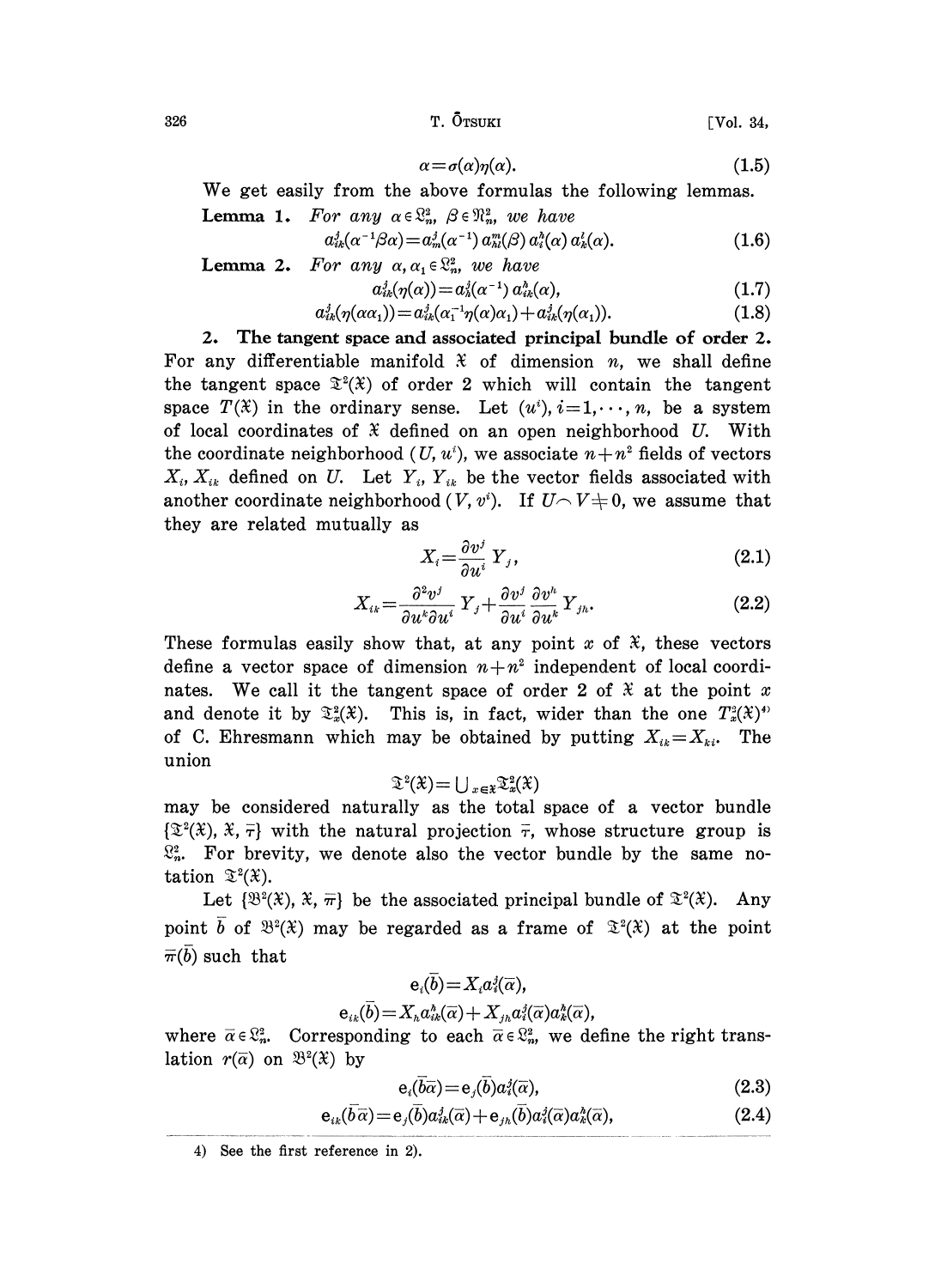No. 6J On Tangent Bundles of Order 2 and Affine Connections 327

where we denote  $r(\vec{\alpha})$  imply by  $\vec{b}\vec{\alpha}$ .

By (2.1), we can define a natural imbedding  $\iota: T(\mathfrak{X}) \to \mathfrak{X}^2(\mathfrak{X})$  by

$$
\iota \frac{\partial}{\partial u^i} = X_i
$$

and so we may identify  $X_i$  with  $\partial/\partial u^i$ . Let  $\{\mathfrak{B}(\mathfrak{X}), \mathfrak{X}, \pi\}$  be the principal bundle of the tangent bundle  $T(\mathfrak{X})$ . Any point b of  $\mathfrak{B}(\mathfrak{X})$  may be regarded as a frame of  $T(\mathfrak{X})$  at the point  $\pi(b)$  such that

$$
\mathsf{e}_i(b) \!=\! a_i^j\!(\alpha) \frac{\partial}{\partial u^j} \cdot
$$

Then, we can define a natural homomorphism  $\sigma : \mathbb{S}^2(\mathfrak{X}) \to \mathbb{S}(\mathfrak{X})$  by

$$
\iota(\mathrm{e}_i(\sigma(\overline{b})))\!=\!\mathrm{e}_i(\overline{b}).
$$

By this definition, it follows that  $\bar{\pi} = \pi \cdot \sigma$  and  $\tau = \bar{\tau} \cdot \iota$ .

By virtue of (2.3), we see that  $\mathfrak{B}(\mathfrak{X})=\mathfrak{B}^2(\mathfrak{X})/\mathfrak{N}_n^2$  and  $\{\mathfrak{B}^2(\mathfrak{X}),\mathfrak{B}(\mathfrak{X}),\sigma\}$ is a vector bundle. Furthermore for any  $\bar{\alpha} \in \mathbb{S}^2_n$ , we have easily

$$
\sigma \cdot r(\overline{\alpha}) = r(\sigma(\overline{\alpha})) \cdot \sigma. \tag{2.5}
$$

3. Connections. Theorem. Any connection  $\Gamma$  of  $T(\mathfrak{X})$  determines a cross section  $\rho$  of  $\{\mathfrak{B}^2(\mathfrak{X}), \mathfrak{B}(\mathfrak{X}), \sigma\}$  invariant under the right translations. Conversely, such a cross section determines a connection  $\Gamma$  of  $T(\mathfrak{X})$ .<sup>6)</sup>

**Proof.** Let  $\Gamma_{ik}^{j}$  be the components of a given connection  $\Gamma$  of  $T(\mathfrak{X})$  with respect to a coordinate neighborhood  $(U, u^i)$ . For any  $b \in \pi^{-1}(U)$ ,  $e_i(b)= a_i^j(\alpha) \frac{\partial}{\partial u^j}$ , we put  $\overline{b}=\rho(b)$  by

that is

$$
e_i(b) = e_i(b), \ e_{ik}(b) = (X_{jh} - \Gamma_{jh}^i X_i) a_i^j(\alpha) a_k^k(\alpha),
$$

$$
\sigma(\overline{\alpha}) = \alpha, \ a_{ik}^j(\overline{\alpha}) = -\Gamma_{jkl}^j a_i^k(\alpha) a_k^l(\alpha), \tag{3.1}
$$

from which we get easily the equations  $a_{ik}^j(\eta(\overline{\alpha}^{-1})) = \Gamma_{ik}^j.$  (3.2)

For another coordinate neighborhood  $(V, v^i)$ , let  $\beta$ ,  $\overline{\beta}$  be the corresponding elements in  $L_n^1$ ,  $\mathbb{S}_n^2$  respectively, then it must be

$$
a_{ik}^j(\overline{\beta}) = -\Big(\frac{\partial v^j}{\partial u^m}\Gamma^m_{is}\frac{\partial u^i}{\partial v^h}\frac{\partial u^s}{\partial v^l} + \frac{\partial v^j}{\partial u^m}\frac{\partial^2 u^m}{\partial v^l\partial v^h}\Big) a_i^k(\beta) a_k^l(\beta).
$$

Since  $a_i^j(\alpha) = \frac{\partial u^j}{\partial \alpha_i^k} a_i^k(\beta)$ , the equations above can be written as

$$
\begin{aligned} a_{ik}^j(\vec{\beta}) &= -\frac{\partial v^j}{\partial u^m} \varGamma_{\hbar}^m a_i^b(\alpha) a_k^l(\alpha) + \frac{\partial^2 v^j}{\partial u^l u^h} a_i^b(\alpha) a_k^l(\alpha) \\ &= a_{ik}^j(g_{\,v\,U} \cdot \vec{\alpha}), \end{aligned}
$$

where  $g_{\nu\sigma}\in\mathbb{S}_n^2$  is the coordinate transformation of  $\mathfrak{T}^2(\mathfrak{X})$  with respect to  $(U, u^i)$  and  $(V, v^i)$  such that

<sup>5)</sup> We will also use the same notation  $e_i$  in  $T(\mathfrak{X})$  as in  $\mathfrak{X}^2(\mathfrak{X})$ , according to the above-mentioned consideration.

<sup>6)</sup> In the following, we shall consider only differentiable mappings with suitable differentiabilities.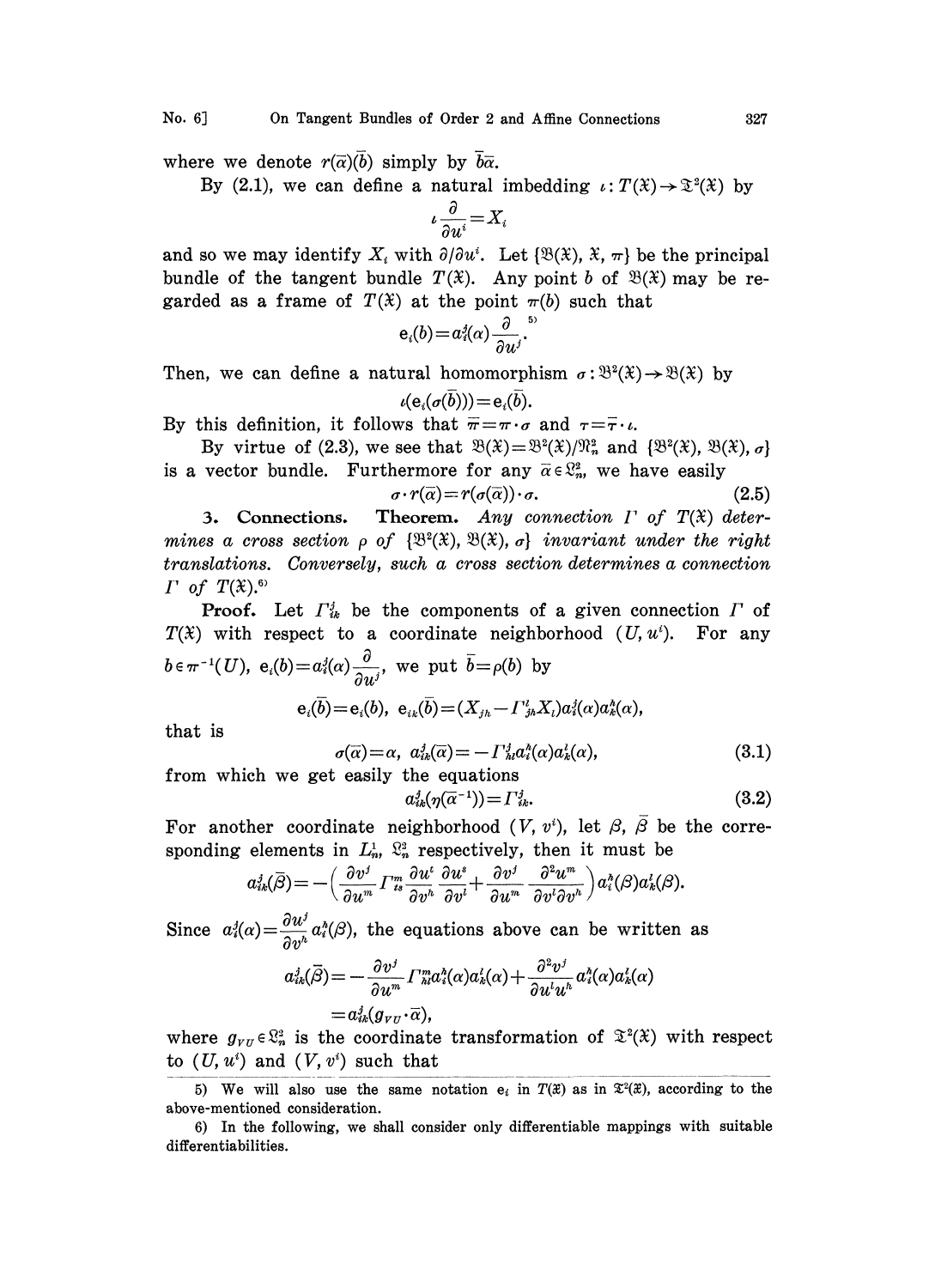$328$  [Vol. 34,

$$
a_i^j(g_{\scriptscriptstyle VU})\!=\!\frac{\partial v^j}{\partial u^i},\ \ a_{ik}^j(g_{\scriptscriptstyle VU})\!=\!\frac{\partial^2 v^j}{\partial u^k \partial u^i}
$$

These equations show that  $\rho$  is well defined on the whole space  $\mathfrak{B}(\mathfrak{X})$ as a cross section of  $\{\mathfrak{B}^2(\mathfrak{X}), \mathfrak{B}(\mathfrak{X}), \sigma\}.$ 

Since we have 
$$
e_i(b\alpha_0) = a^j(\alpha\alpha_0) \frac{\partial}{\partial u^j}
$$
 for any  $\alpha_0 \in L_n^1$ , we get easily

$$
e_i(\rho(b\alpha_0)) = e_i(b\alpha_0) = e_j(b)a_i^j(\alpha_0) = e_j(\rho(b))a_i^j(\alpha_0),
$$
  
\n
$$
e_{ik}(\rho(b\alpha_0)) = (X_{jh} - \Gamma_{jh}^i X_i)a_i^j(\alpha\alpha_0)a_k^k(\alpha\alpha_0)
$$
  
\n
$$
= e_{jh}(\rho(b))a_i^j(\alpha_0)a_k^k(\alpha_0),
$$

hence by (2.4) and  $a_{ik}^j(\alpha_0)=0$  we obtain

$$
\rho \cdot r(\alpha_0) = r(\alpha_0) \cdot \rho. \tag{3.3}
$$

Conversely, let be given a cross section  $\rho$  of  $\{\mathcal{B}^2(\mathfrak{X}), \mathfrak{B}(\mathfrak{X}), \sigma\}$  satisfying (3.3). For the coordinate neighborhood  $(U, u^i)$ ,  $b \in \pi^{-1}(U)$ ,  $b = \rho(b)$ , we put

$$
{\rm e}_{\scriptscriptstyle ik}(\overline{b})\!=\!X_{\scriptscriptstyle j} a_{\scriptscriptstyle ik}^{\scriptscriptstyle j}(\overline{\alpha})\!+\!X_{\scriptscriptstyle jh} a_{\scriptscriptstyle i}^{\scriptscriptstyle j}(\overline{\alpha})a_{\scriptscriptstyle k}^{\scriptscriptstyle h}(\overline{\alpha}).
$$

 $e_{ik}(0) = \Lambda_j a_{ik}^T(\alpha) + \Lambda_{jh} a_{ik}^T(\alpha) a_{ik}^T(\alpha).$ <br>By (3.3), we have  $\rho(b\alpha_0) = \rho(b)\alpha_0$  for any  $\alpha_0 \in L_n^1$ . Hence by means of (1.8), (1.6), we get

$$
\alpha_{ik}^j(\eta((\overline{\alpha}\alpha_0)^{-1})) = \alpha_{ik}^j(\eta(\alpha_0^{-1}\overline{\alpha}^{-1}))
$$
  
=  $\alpha_{ik}^j(\overline{\alpha}\eta(\alpha_0^{-1})\overline{\alpha}^{-1}) + \alpha_{ik}^j(\eta(\overline{\alpha}^{-1})) = \alpha_{ik}^j(\eta(\overline{\alpha}^{-1})).$ 

This shows that

$$
\Gamma_{ik}^j = a_{ik}^j(\eta(\bar{\alpha}^{-1}))
$$

depends only on the coordinate neighborhood  $(U, u^i)$ . We can easily prove that  $\Gamma_{ik}^j$  are the components of a connection  $\Gamma$  of  $T(\mathfrak{X})$  with respect to the coordinate neighborhood. The proof is completed.

By virtue of this theorem, we may regard an affine connection of  $\mathfrak X$  as an invariant cross section of  $\{\mathfrak B^2(\mathfrak X),\mathfrak B(\mathfrak X),\sigma\}$ . Let  $\rho$ ,  $\rho_1$  be the invariant cross sections corresponding to any two given connections *I*,  $\Gamma_1$  of  $T(\mathfrak{X})$  respectively. Then we define a mapping  $\xi : \mathfrak{B}(\mathfrak{X}) \to \mathfrak{N}_n^2$ by

$$
\rho_1(b) = \rho(b)\xi(b). \tag{3.4}
$$

By (3.3), (3.4), we get easily, for any  $\alpha \in L_n^1$ ,  $\xi(b\alpha) = \alpha^{-1}\xi(b)\alpha$  or  $\xi \cdot r(\alpha) = A(\alpha^{-1}) \cdot \xi$ <sup>7</sup> (3.5)

4. Connections of the type  $(\mathcal{F}, \zeta)$ . Let  $\mathcal F$  be a subgroup (linear subspace) of  $\mathfrak{N}_n^2$  and  $Z = Z_3$  be the subgroup of  $L_n^1$  of all elements  $\alpha$ such that  $\alpha \mathcal{S} \alpha^{-1} = \mathcal{S}$ . Let  $\zeta : \mathfrak{X} \to \mathfrak{B}/Z$  be a cross section of the fibre bundle  $\{\mathfrak{B}/Z, \mathfrak{X}\}\)$ , where  $\mathfrak{B}=\mathfrak{B}(\mathfrak{X})$ .

For any point  $b \in \mathcal{B}$ , if we have  $b\alpha^{-1}/Z = \zeta(\pi(b))$ , then we put  $\Im(b) = \alpha^{-1} \Im \alpha$ . This definition is clearly independent of the choice of such  $\alpha \in L_n^1$ . For any  $\beta \in L_n^1$ , we get easily

$$
\mathfrak{F}(b\beta) = \beta^{-1}\mathfrak{F}(b)\beta. \tag{4.1}
$$

Then, we can prove that the union

<sup>7)</sup> Here, we understand that  $A(\alpha)$  denotes the inner automorphism of the group  $\mathbb{S}_n^2$  in the ordinary sense.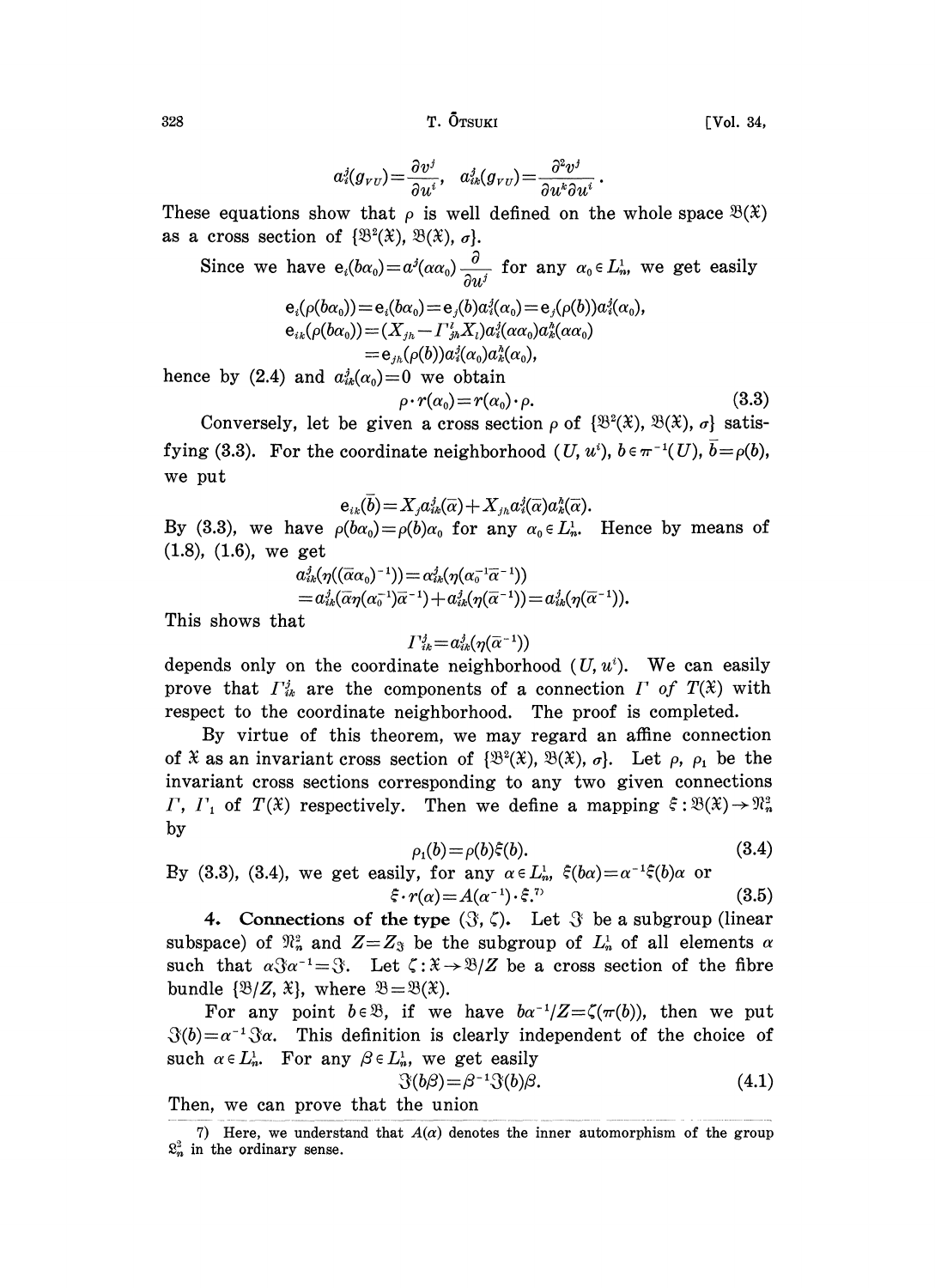$$
\bigcup_{b \in \mathfrak{B}} (\sigma^{-1}(b)/\mathfrak{F}(b)) = \mathfrak{B}(\mathfrak{F}, \zeta) \tag{4.2}
$$

may be regarded naturally as a differentiable manifold. Let  $\psi:\mathbb{B}^2\to\mathbb{B}(\mathbb{S},\zeta)$ 

ay be r<br> $\frac{33^2}{1}$  $\mathfrak{B}(\mathfrak{F},\zeta)$ 

and  $\bar{\sigma}$ :  $\mathfrak{B}(\mathfrak{F}, \zeta) \rightarrow \mathfrak{B}$  be the natural projections. Thus, we obtain the diagram.  $\{\mathfrak{B}^2, \mathfrak{B}(\mathfrak{F}, \zeta), \psi\}$  and  $\{\mathfrak{B}(\mathfrak{F}, \zeta),$ and  $\bar{\sigma}$ :  $\mathfrak{B}(\mathfrak{F}, \zeta) \rightarrow \mathfrak{B}$  be the natural projections. Thus,  $\bigcup_{b \in \mathfrak{B}} (\sigma^{-1}(b)/\mathfrak{F}(b)) = \mathfrak{B}(\mathfrak{F}, \zeta)$  (4.2)<br>
may be regarded naturally as a differentiable manifold. Let  $\psi: \mathfrak{B}^2 \to \mathfrak{B}(\mathfrak{F}, \zeta)$ <br>
and  $\overline{\sigma}: \mathfrak{B}(\mathfrak{F}, \zeta) \to \mathfrak{B}$  be the natural projections put  $b = \sigma(\overline{b})$ ,  $\beta = \sigma(\overline{\beta})$ . By means of (1.5), (4.1), we have  $\overline{b}(\overline{x})(\overline{\beta}) = \overline{b}(\overline{x})(\overline{\beta}) = \overline{b}\overline{\beta}(\overline{x})(\overline{\beta})$ . This equation have  $\overline{b}(\delta(b)\overline{\beta}=\overline{b}\overline{\delta(b)}\beta\eta(\overline{\beta})=\overline{b}\overline{\beta}\overline{\delta(b)}\delta(b).$ 

Diagrma shows that  $r(\beta)$  may be considered as an operation defined on  $\mathfrak{B}(\mathfrak{F},\zeta)$ , which we shall denote by the same notation. Hence, we have

$$
\psi \cdot r(\overline{\alpha}) = r(\overline{\alpha}) \cdot \psi, \quad \overline{\alpha} \in \mathbb{S}_n^2 \tag{4.3}
$$

and

$$
\overline{\sigma} \cdot r(\overline{\alpha}) = r(\sigma(\overline{\alpha})) \cdot \overline{\sigma}.
$$
 (4.4)

Now, for any invariant cross section  $\rho : \mathcal{B} \to \mathcal{B}^2$ , the cross section  $\overline{\rho} = \psi \cdot \rho$  (4.5) Now, for any invariant cross section  $\rho : \mathcal{B} \to \mathcal{B}^2$ , the cross section<br>
of the fibre space  $\{\mathcal{B}(\mathcal{S}, \zeta), \mathcal{B}, \overline{\sigma}\}$  is also invariant under the group  $L_n^1$ <br>
by means of (3, 3) and (4, 3) that is for any el

by means of (3.3) and (4.3), that is for any element  $\alpha \in L_n^1$ ,

$$
\bar{\rho} \cdot r(\alpha) = r(\alpha) \cdot \bar{\rho}.\tag{4.6}
$$

We will say that any invariant cross section  $\bar{\rho}$  of  $\{\mathfrak{B}(\mathfrak{F}, \zeta), \mathfrak{B}, \bar{\sigma}\}\$ defines a connection of the type  $(3)$  with respect to the cross section an invariant cross section  $\rho: \mathcal{B} \to \mathcal{B}^2$  such that  $\overline{\rho} = \psi \cdot \rho$ , we call it an  $\zeta: \mathfrak{X} \to \mathfrak{B}/Z_{\mathfrak{X}}$  and simply call it a  $(\mathfrak{X}, \zeta)$ -connection of  $\mathfrak{X}$ . If there exists  $\emph{affine representative}$  of  $\bar{\rho}.$ 

Now, when  $\Im$  is invariant under any inner automorphism  $A(\alpha)$ ,  $\alpha \in L_n^1$ , we have  $Z_3 = L_n^1$ . Hence  $\zeta$  is always the identity transformation on  $\mathfrak{X}$  and  $\mathfrak{B}(\mathfrak{F}, \zeta) = \mathfrak{B}^2/\mathfrak{F}$ .

**Example 1.** When  $\mathcal{F} = \{e\}$ , a ( $\mathcal{F}$ )-connection is a connection of  $T(\mathfrak{X})$ . When  $\mathfrak{F}=\mathfrak{N}_n^2$ , a ( $\mathfrak{F}$ )-connection is trivial, since  $\mathfrak{B}(\mathfrak{F}, \zeta)=\mathfrak{B}$ .

Example 2. When  $\Im = {\beta | a_{ik}^j(\beta) = \delta_i^j p_k + p_i \delta_k^j},$  a ( $\Im$ )-connection is clearly a projective connection in the ordinary sense.

Lastly, we shall give two examples such that  $\mathcal S$  is not invariant. **Example 3.** When  $\mathcal{S} = {\beta | a_{ik}^j(\beta) = \delta_i^j p_k + p_i \delta_k^j - \delta_{ik} p_j }$ ,  $Z = Z_3$  is the subgroup of  $L_n^1$  under which the equation  $\sum x^i x^i = 0$  is invariant, that is, the Euclidean angle is invariant.  $\mathcal{B}/Z$  is the space of all conical surfaces of signature *n* in the tangent space at each point of  $\mathfrak{X}$ . Hence a cross section  $\zeta: \mathfrak{X} \to \mathfrak{B}/Z$  is a field of such conical surfaces over  $\mathfrak{X}$ . Accordingly, a  $(\mathfrak{F}, \zeta)$ -connection is a sort of conformal connections and the conformal connections in the ordinary sense are the one determined from  $\zeta$  by a rule such that the angles measured by  $\zeta$  are

<sup>8)</sup>  $\{\mathfrak{B}^2, \mathfrak{B}(\mathfrak{F}, \zeta), \psi\}$  is not a principal fibre bundle in the ordinary sense but it becomes so when  $\mathfrak F$  is invariant under the group  $L_n^1$ . See N. Steenrod: The Topology of Fibre Bundle, Princeton, §8 (1951).